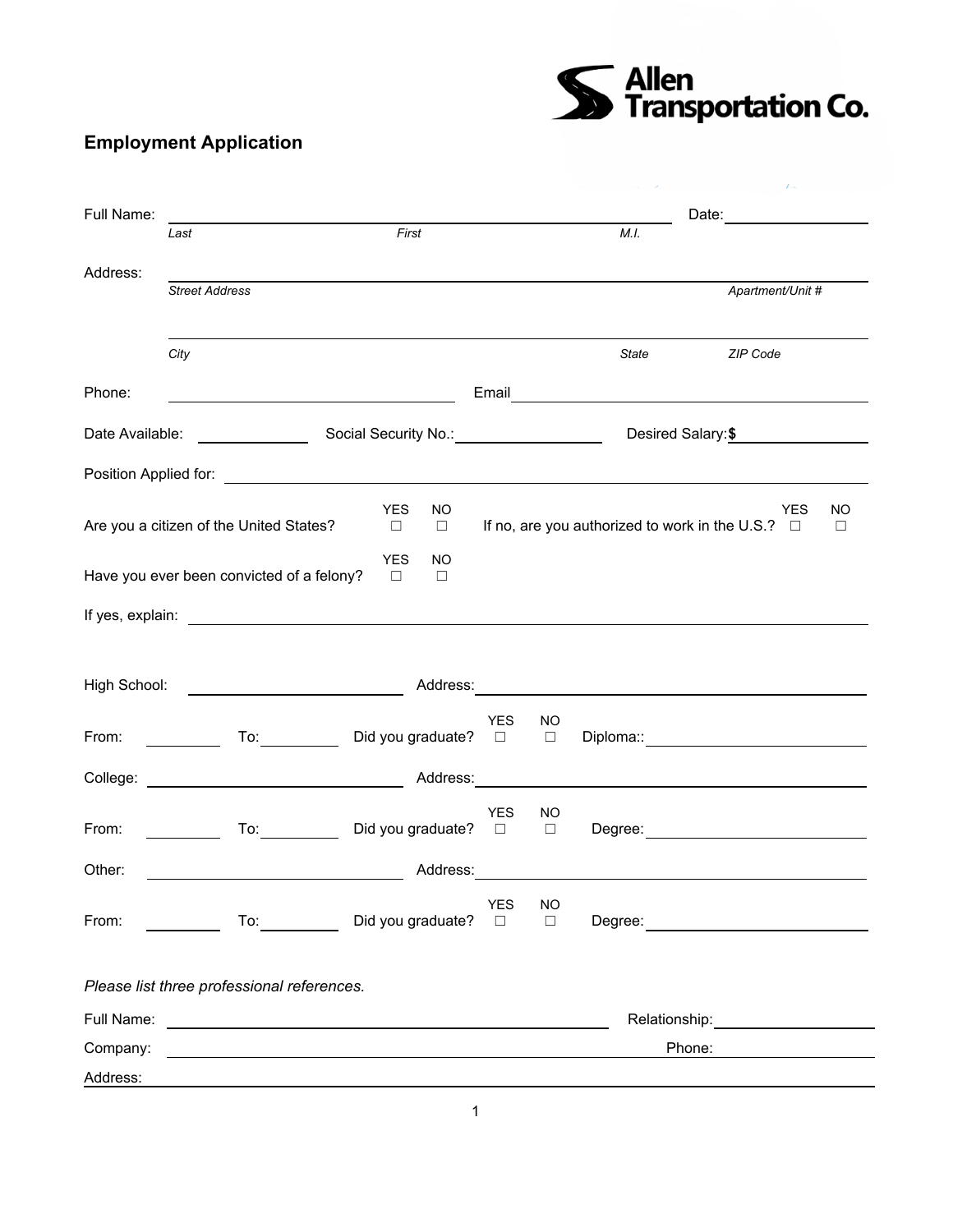| Company:   |                                                                                                                                                                                                                                                                                                                                    |                      |                     | Phone:                                                                                                           |
|------------|------------------------------------------------------------------------------------------------------------------------------------------------------------------------------------------------------------------------------------------------------------------------------------------------------------------------------------|----------------------|---------------------|------------------------------------------------------------------------------------------------------------------|
| Address:   |                                                                                                                                                                                                                                                                                                                                    |                      |                     |                                                                                                                  |
|            |                                                                                                                                                                                                                                                                                                                                    |                      |                     | Relationship: 2000                                                                                               |
| Company:   | <u> 1980 - Andrea Station Barbara, amerikan personal (h. 1980).</u>                                                                                                                                                                                                                                                                |                      |                     | Phone:                                                                                                           |
| Address:   |                                                                                                                                                                                                                                                                                                                                    |                      |                     |                                                                                                                  |
|            |                                                                                                                                                                                                                                                                                                                                    |                      |                     |                                                                                                                  |
| Company:   | <u> 1980 - Johann Stoff, deutscher Stoffen und der Stoffen und der Stoffen und der Stoffen und der Stoffen und de</u>                                                                                                                                                                                                              |                      |                     |                                                                                                                  |
| Address:   |                                                                                                                                                                                                                                                                                                                                    |                      |                     | Supervisor: <u>____________________</u>                                                                          |
| Job Title: |                                                                                                                                                                                                                                                                                                                                    | Starting Salary: \$  |                     | Ending Salary: \$                                                                                                |
|            |                                                                                                                                                                                                                                                                                                                                    |                      |                     |                                                                                                                  |
| From:      | $\overline{a}$ To: $\overline{a}$ To: $\overline{a}$ To: $\overline{a}$ To: $\overline{a}$ To: $\overline{a}$ To: $\overline{a}$ To: $\overline{a}$ To: $\overline{a}$ To: $\overline{a}$ To: $\overline{a}$ To: $\overline{a}$ To: $\overline{a}$ To: $\overline{a}$ To: $\overline{a}$ To: $\overline{a}$ To: $\overline{a}$ To: |                      |                     | Reason for Leaving: <u>contained and all proportional</u>                                                        |
|            | May we contact your previous supervisor for a reference?                                                                                                                                                                                                                                                                           | <b>YES</b><br>$\Box$ | NO.<br>□            |                                                                                                                  |
|            |                                                                                                                                                                                                                                                                                                                                    |                      |                     |                                                                                                                  |
| Company:   |                                                                                                                                                                                                                                                                                                                                    |                      |                     | Phone: <u>_____________________</u>                                                                              |
| Address:   |                                                                                                                                                                                                                                                                                                                                    |                      |                     | Supervisor: _______________________                                                                              |
| Job Title: | <u> 1990 - Johann Barbara, martin a</u>                                                                                                                                                                                                                                                                                            | Starting Salary: \$  |                     | Ending Salary: \$                                                                                                |
|            |                                                                                                                                                                                                                                                                                                                                    |                      |                     |                                                                                                                  |
| From:      |                                                                                                                                                                                                                                                                                                                                    |                      |                     | Reason for Leaving:<br><u> </u>                                                                                  |
|            | May we contact your previous supervisor for a reference?                                                                                                                                                                                                                                                                           | <b>YES</b><br>$\Box$ | <b>NO</b><br>$\Box$ |                                                                                                                  |
|            |                                                                                                                                                                                                                                                                                                                                    |                      |                     |                                                                                                                  |
|            | Company: <u>Company:</u>                                                                                                                                                                                                                                                                                                           |                      |                     |                                                                                                                  |
| Address:   | and the control of the control of the control of the control of the control of the control of the control of the                                                                                                                                                                                                                   |                      |                     | Supervisor: Victor Control of Control Control Control Control Control Control Control Control Control Control Co |
| Job Title: |                                                                                                                                                                                                                                                                                                                                    | Starting Salary: \$  |                     | Ending Salary: \$                                                                                                |
|            |                                                                                                                                                                                                                                                                                                                                    |                      |                     |                                                                                                                  |
| From:      | To: _______________                                                                                                                                                                                                                                                                                                                |                      |                     | Reason for Leaving: 2008                                                                                         |